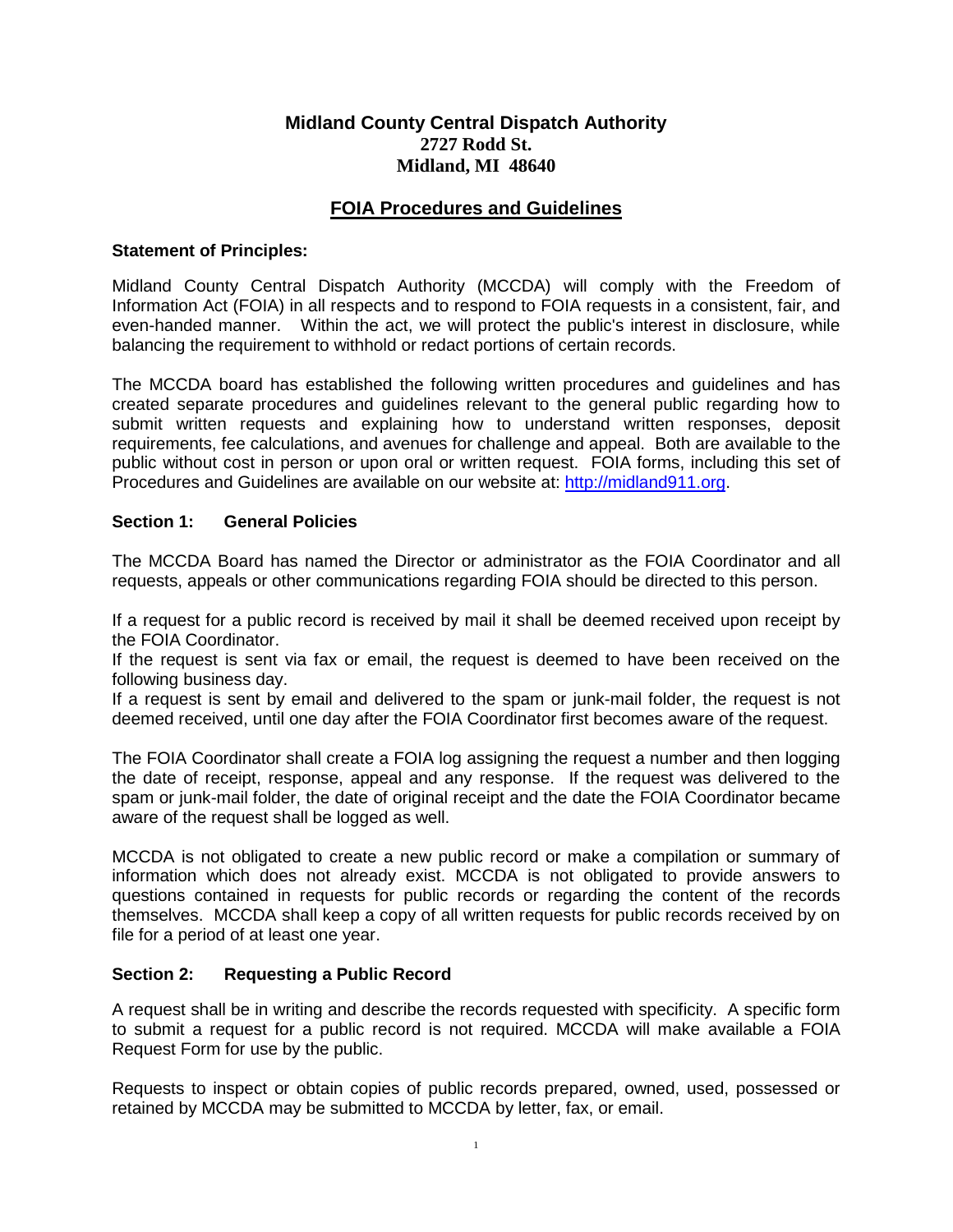A verbal, non-written request for information believed to be available on the MCCDA website, where practicable and to the best ability of the employee receiving the request, the person will be referred to www.midland911.org.

A request must sufficiently describe a public record so as to enable the FOIA Coordinator to identify and find the requested public record. Upon receipt of a written FOIA request, any MCCDA employee shall promptly forward the request to the FOIA Coordinator for processing.

A person may request that public records be provided on non-paper physical media, emailed or other otherwise provided to him or her in digital form in lieu of paper copies. MCCDA will comply with the request only if the necessary technological capability is available.

A person may subscribe to future issues of public records that are created, issued or disseminated by us on a regular basis. A subscription is valid for up to 6 months and may be renewed by the subscriber.

A person serving a sentence of imprisonment in a local, state or federal correctional facility is not entitled to submit a request for a public record. The FOIA Coordinator will deny all such requests.

### **Section 3: Processing a Request**

The FOIA Coordinator will issue a response within 5 business days of receipt of a FOIA request, unless otherwise agreed upon with the requestor. If a request is received by fax, email or other electronic transmission, the request is deemed to have been received on the following business day. The FOIA Coordinator should use the FOIA Response Form and should provide a free copy of these FOIA Procedures and Guidelines and our FOIA Summary with the response.

MCCDA will respond to a request in one of the following ways:

- Grant the request.
- Issue a written notice denying the request.
- Grant the request in part and issue a written notice denying in part the request.
- Issue a notice indicating that due to the nature of the request we an additional 10 business days to respond for a total of no more than 15 business days. Only one such extension is permitted.
- Issue a written notice indicating that the public record requested is available at no charge on the MCCDA website.

#### *When a request is granted:*

If the request is granted, or granted in part, usually the FOIA Coordinator will require that payment be made in full for the allowable fees associated with responding to the request before the public record is made available.

The FOIA Coordinator shall provide a detailed itemization of the allowable costs incurred to process the request, including the cost of duplication, media holding the request, mailing, labor rates, labor time and labor benefits charged.

If the cost of processing a FOIA request is \$50 or less, the requestor will be notified of the amount due and where the documents can be obtained.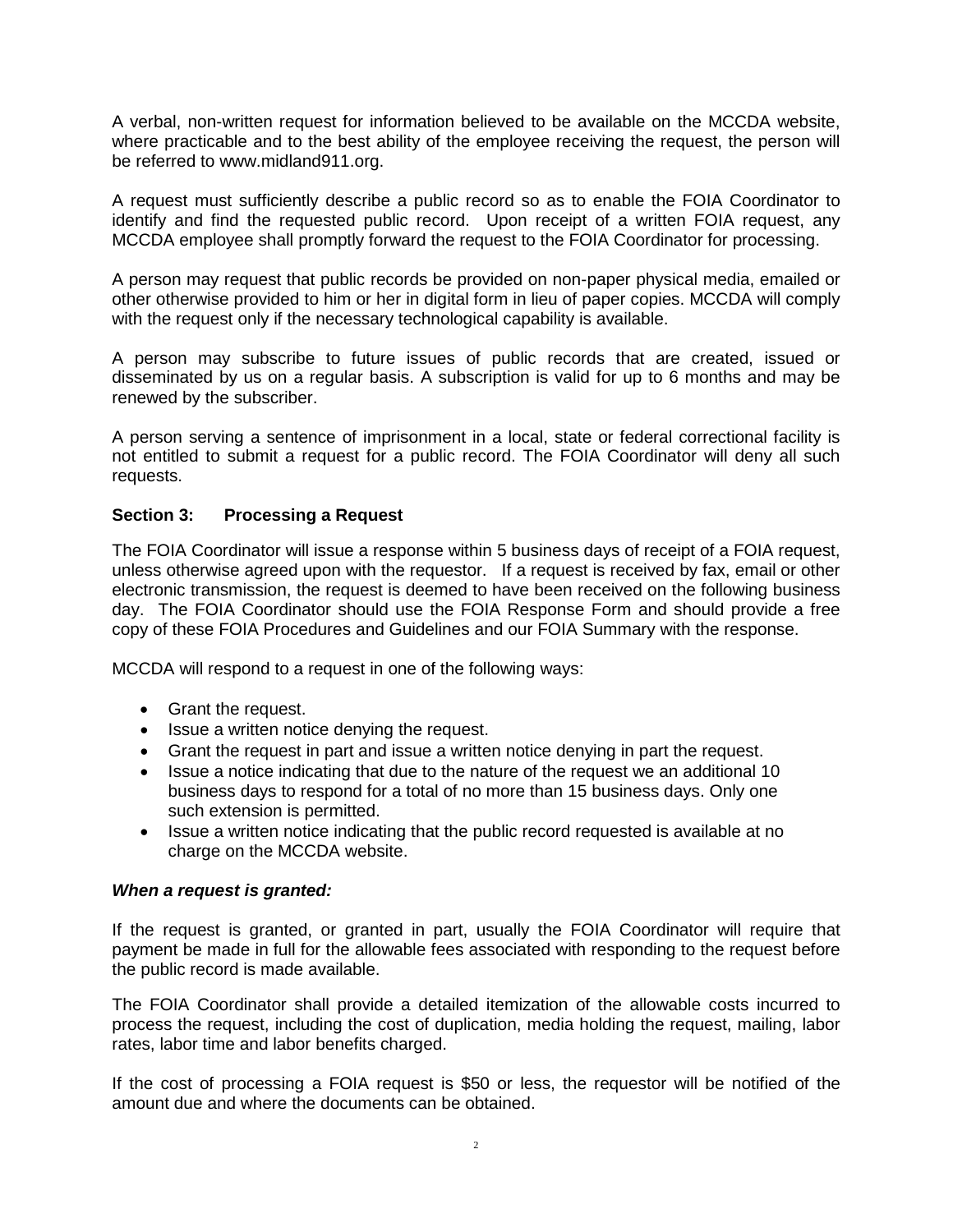If the cost of processing a FOIA request is expected to exceed \$50, based on a good-faith calculation, or if the requestor has not paid in full for a previously granted request, MCCDA will require a good-faith deposit pursuant to Section 4 of this policy before processing the request.

In making the request for a good-faith deposit, the FOIA Coordinator shall provide the requestor with a detailed itemization of the allowable costs estimated to be incurred by MCCDA to process the request and also provide a best efforts estimate of a time frame it will take MCCDA to provide the records to the requestor. The best efforts estimate shall be nonbinding on MCCDA, but will be made in good faith and will strive to be reasonably accurate, given the nature of the request in the particular instance, so as to provide the requested records in a manner based on the public policy expressed by FOIA.

### *When a request is denied or denied in part:*

If the request is denied or denied in part, the FOIA Coordinator will issue a Notice of Denial which shall provide in the applicable circumstance:

- An explanation as to why a requested public record is exempt from disclosure; or
- A certificate that the requested record does not exist under the name or description provided by the requestor, or another name reasonably known by MCCDA; or
- An explanation or description of the public record or information within a public record that is separated or deleted from the public record; and
- An explanation of the person's right to submit an appeal of the denial to either the administrative board or seek judicial review in the local Michigan circuit court; and
- An explanation of the right to receive attorneys' fees, costs, and disbursements as well actual or compensatory damages, and punitive damages of \$1,000, should they prevail in the circuit court.
- The Notice of Denial shall be signed by the FOIA Coordinator.

If a request does not sufficiently describe a public record, the FOIA Coordinator may, in lieu of issuing a Notice of Denial indicating that the request is deficient, seek clarification or amendment of the request by the requestor. Any clarification or amendment will be considered a new request subject to the timelines described in this section.

#### *Requests to inspect public records:*

MCCDA will provide reasonable facilities and opportunities for persons to examine and inspect public records during normal business hours. The FOIA Coordinator is authorized to promulgate rules regulating the manner in which records may be viewed so as to protect records from loss, alteration, mutilation or destruction and to prevent excessive interference with normal operations.

### *Requests for certified copies:*

The FOIA Coordinator shall, upon written request, furnish a certified copy of a public record at no additional cost to the person requesting the public record.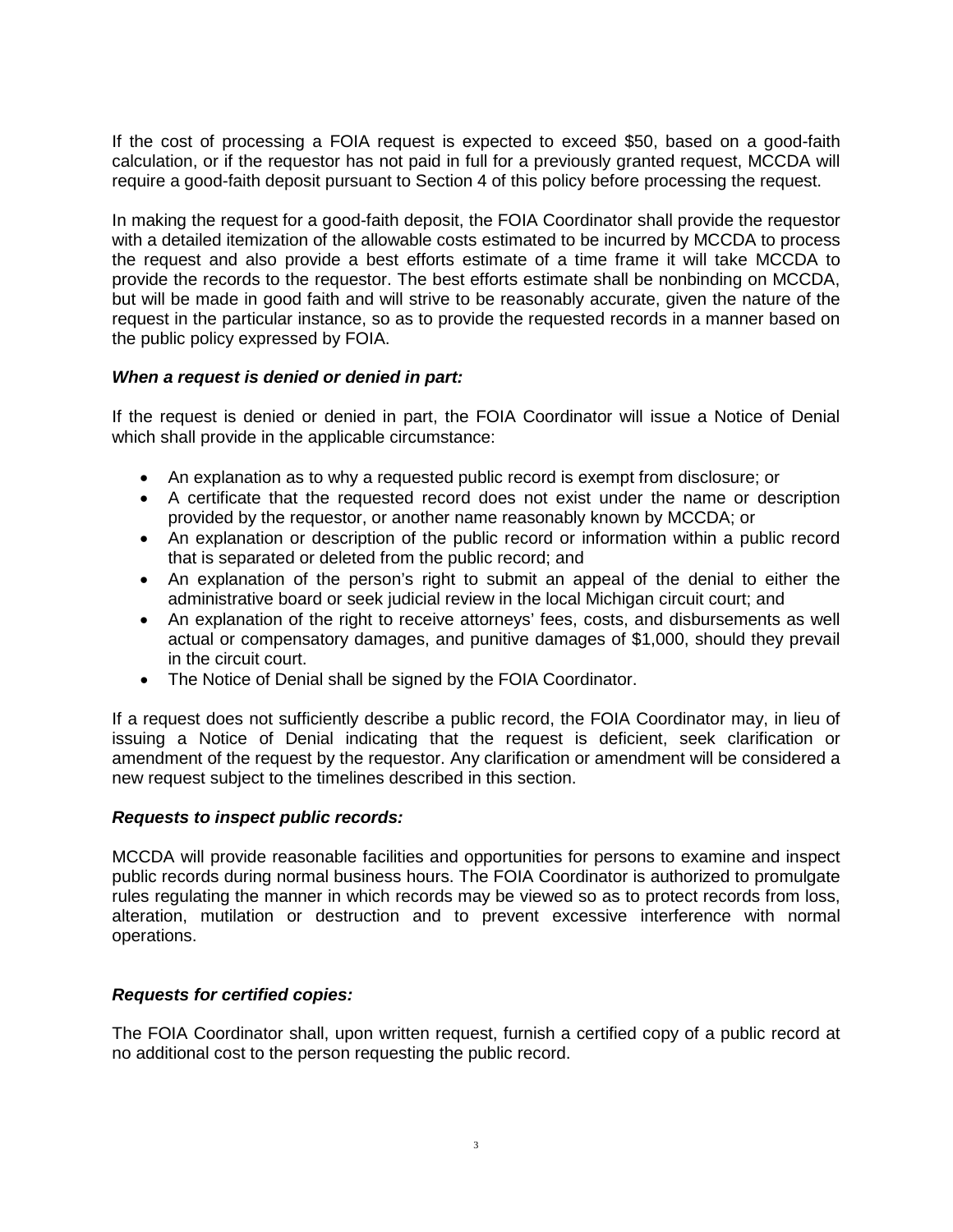## **Section 4: Fee Deposits**

If the fee estimate is expected to exceed \$50.00 based on a good-faith calculation, the requestor will be asked to provide a deposit not exceeding one-half of the total estimated fee.

If a request for public records is from a requestor who has not paid in full for copies of public records made in fulfillment of a previously granted written request, the FOIA Coordinator will require a deposit of 100% of the estimated processing fee before beginning to search for a public record for any subsequent written request by that person when all of the following conditions exist:

- The final fee for the prior written request is not more than 105% of the estimated fee;
- The public records made available contained the information sought in the prior written request and remain in our possession;
- The public records were made available to the individual, subject to payment, within the time frame estimated by us to provide the records;
- Ninety (90) days have passed since the FOIA Coordinator notified the individual in writing that the public records were available for pickup or mailing;
- The individual is unable to show proof of prior payment to us; and
- The FOIA Coordinator has calculated a detailed itemization that is the basis for the current written request's increased estimated fee deposit.

The FOIA Coordinator will not require an increased estimated fee deposit if any of the following apply:

- The person making the request is able to show proof of prior payment in full;
- The amount due is subsequently paid in full for the applicable prior written request; or
- Three hundred sixty five (365) days have passed since the person made the request for which full payment was not remitted.

### **Section 5: Calculation of Fees**

A fee may be charged for the labor cost of copying/duplication.

A fee will *not* be charged for the labor cost of search, examination, review and the deletion and separation of exempt from nonexempt information *unless* failure to charge a fee would result in unreasonably high costs and MCCDA identifies the nature of the costs.

Costs for the search, examination review, and deletion and separation of exempt from nonexempt information are "unreasonably high" when they are excessive and beyond the normal or usual amount for those services compared to the costs of typical FOIA requests.

The following factors shall be used to determine an unreasonably high cost or an extension of time:

• Volume of the public record requested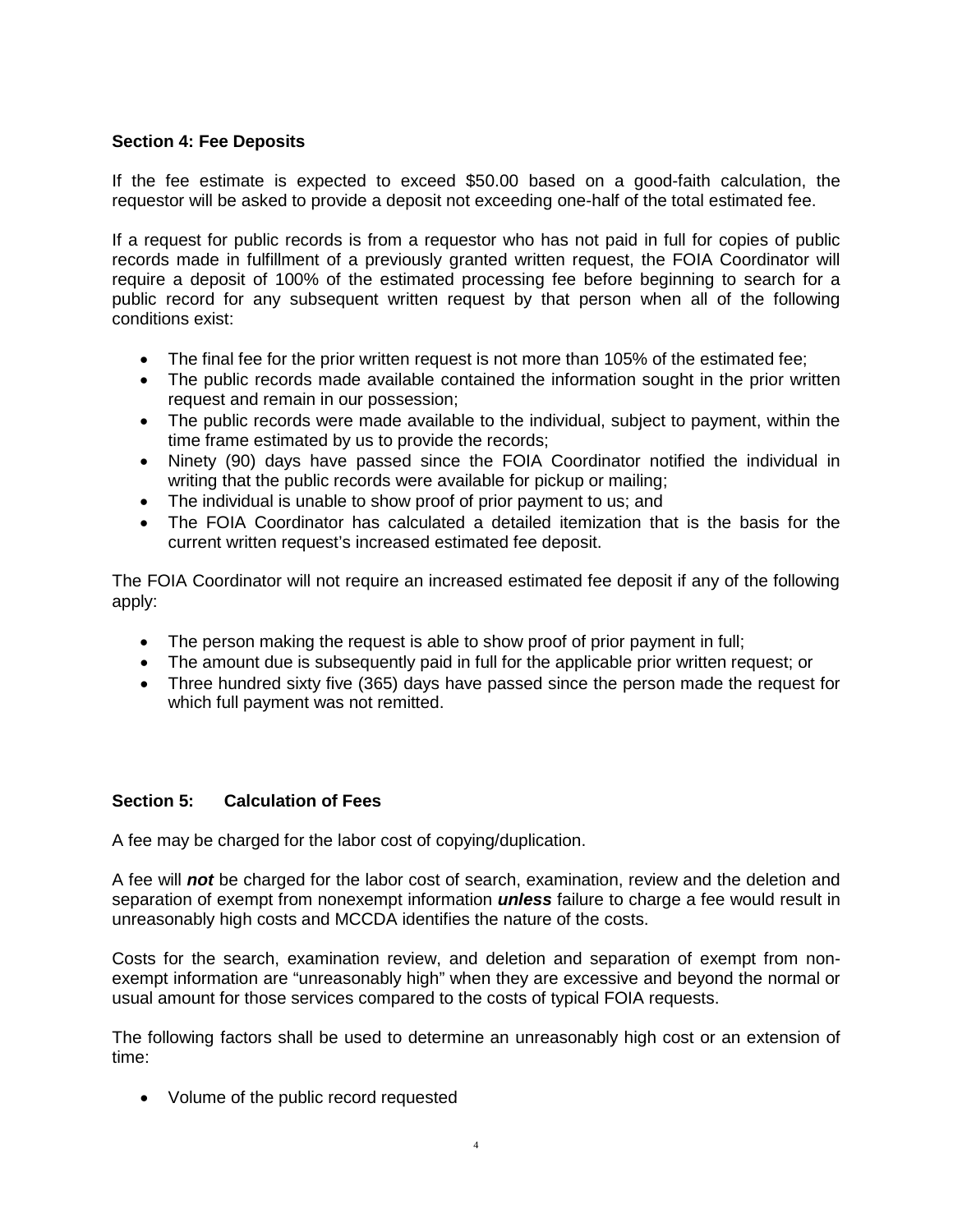- Amount of time spent to search for, examine, review and separate exempt from nonexempt information in the record requested.
- Whether the public records are from more than one department or whether various offices are necessary to respond to the request.
- The available staffing to respond to the request.
- Any other similar factors identified by the FOIA Coordinator in responding to the particular request.

Labor costs will be calculated based on the following requirements:

- All labor costs will be estimated and charged in 15-minute increments, with all partial time increments rounded down. If the time involved is less than 15 minutes, there will be no charge.
- Labor costs will be charged at the hourly wage of the lowest-paid employee capable of doing the work in the specific fee category, regardless of who actually performs work.
- Labor costs will also include a charge to cover or partially cover the cost of fringe benefits. MCCDA will use a conservative 20% factor for this charge.
- Overtime wages will not be included in labor costs unless agreed to by the requestor; overtime costs will not be used to calculate the fringe benefit cost.
- In unusual circumstances MCCDA might contract for labor costs, which will be charged to the requestor at cost, but in no event will it exceed the hourly rate of \$48.90 (6 times the state minimum hourly wage).

The cost to provide records on non-paper physical media when so requested will be based on the following requirements:

- Computer disks, computer tapes or other digital or similar media will be at the actual and most reasonably economical cost for the non-paper media.
- This cost will only be assessed if we have the technological capability necessary to provide the public record in the requested non-paper physical media format.
- MCCDA will procure any non-paper media and will not accept media from the requestor in order to ensure integrity of our technology infrastructure.

The cost to provide paper copies of records will be based on the following requirements:

- Paper copies of public records made on standard letter  $(8 \frac{1}{2} \times 11)$  or legal  $(8 \frac{1}{2} \times 14)$ sized paper will not exceed \$.10 per sheet of paper. Copies for non-standard sized sheets of paper will reflect the actual cost of reproduction.
- MCCDA will provide records using double-sided printing, if it is cost-saving and available.

The cost to mail records to a requestor will be based on the following requirements:

- The actual cost to mail public records using a reasonably economical and justified means.
- MCCDA may charge for the least expensive form of postal delivery confirmation.
- No cost will be made for expedited shipping or insurance unless specified by the requestor.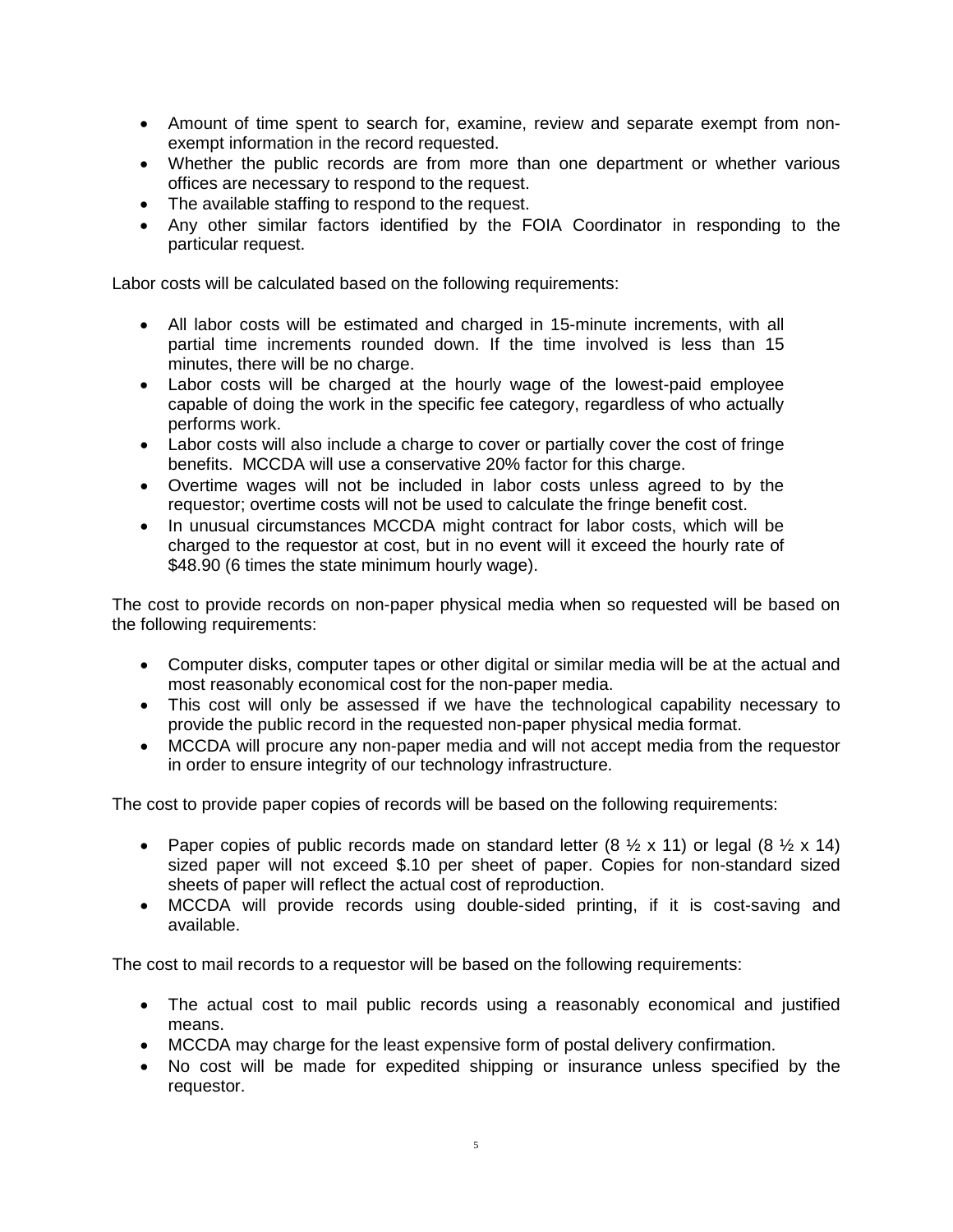If the FOIA Coordinator does not respond to a written request in a timely manner, MCCDA must:

- Reduce the labor costs by 5% for each day that our failure to respond exceeds the time permitted under FOIA up to a 50% maximum reduction, if *any* of the following applies:
	- o The late response was willful and intentional,
	- o The written request conveyed a request for information within the first 250 words of the body of a letter facsimile, email or email attachment, or
	- o The written request included the words, characters, or abbreviations for "freedom of information," "information," "FOIA," "copy" or a recognizable misspelling of such, or legal code reference to MCL 15. 231, et seq. or 1976 Public Act 442 on the front of an envelope or in the subject line of an email, letter or facsimile cover page.
- Fully note the charge reduction in the Detailed Itemization of Costs Form.

#### **Section 6: Waiver of Fees**

The cost of the search for and copying of a public record may be waived or reduced if in the sole judgment of the FOIA Coordinator a waiver or reduced fee is in the public interest because it can be considered as primarily benefitting the general public. MCCDA administrative board may identify specific records or types of records it deems should be made available for no charge or at a reduced cost.

#### **Section 7: Discounted Fees**

#### *Indigence:*

The FOIA Coordinator will discount the first \$20.00 of the processing fee for a request if the person requesting a public record submits an affidavit stating that they are:

- Indigent and receiving specific public assistance, or
- If not receiving public assistance, stating facts demonstrating an inability to pay because of indigence.

An individual is not eligible to receive the waiver if:

- The requestor has previously received discounted copies of public records from us twice during the calendar year; or
- The requestor requests information in connection with other persons who are offering or providing payment to make the request.

An affidavit is sworn statement.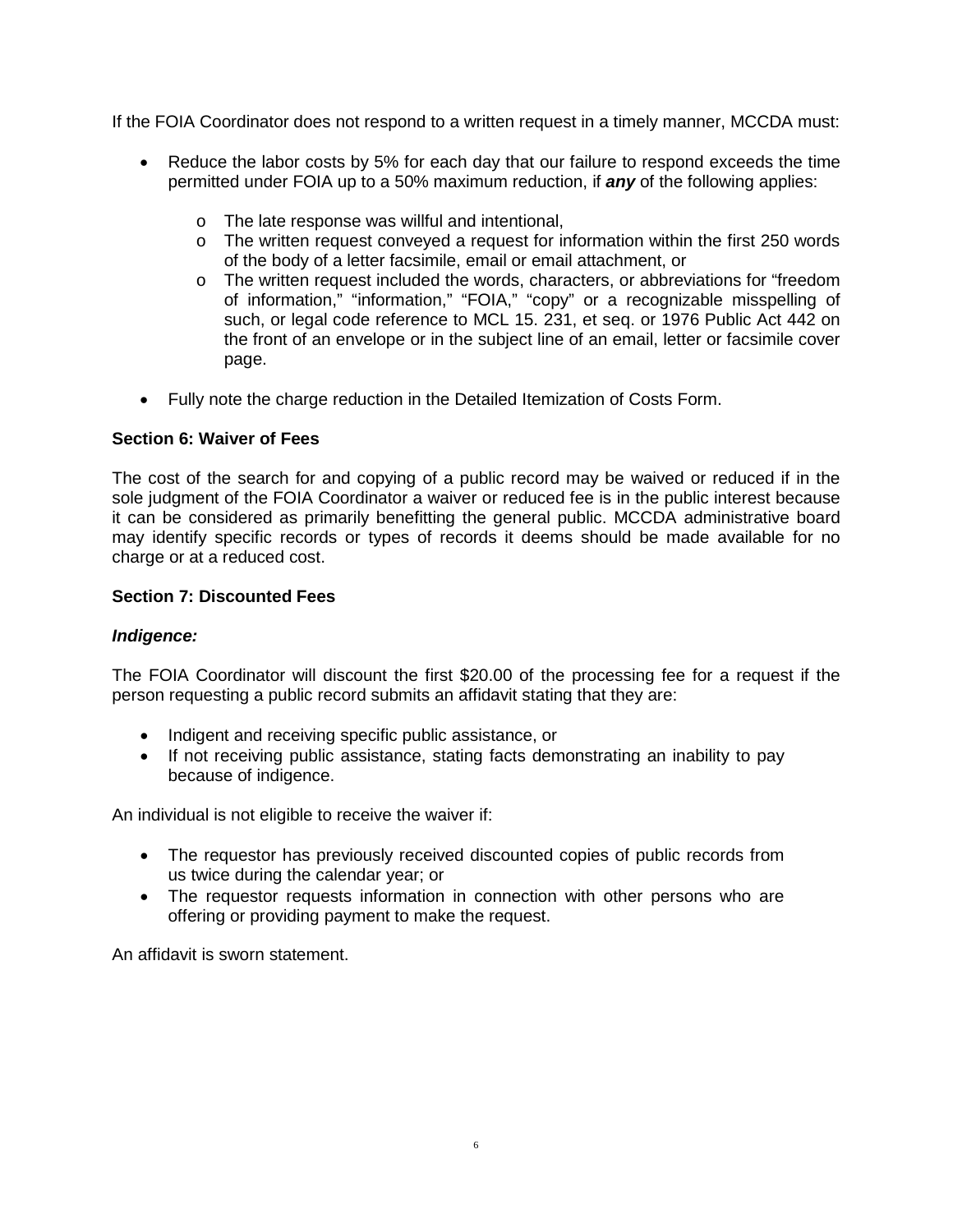### *Nonprofit organization advocating for developmentally disabled or mentally ill individuals:*

The FOIA Coordinator will discount the first \$20.00 of the processing fee for a request from:

- A nonprofit organization formally designated by the state to carry out activities under subtitle C of the federal developmental disabilities assistance and bill of rights act of 2000, Public Law 106-402, and the protection and advocacy for individuals with mental illness act, Public Law 99-319, or their successors, if the request meets all of the following requirements:
	- o Is made directly on behalf of the organization or its clients.
	- o Is made for a reason wholly consistent with the mission and provisions of those laws under section 931 of the mental health code, 1974 PA 258, MCL 330.1931.
	- $\circ$  Is accompanied by documentation of its designation by the state, if requested by the public body.

# **Section 8: Appeal of a Denial of a Public Record**

When a requestor believes that all or a portion of a public record has not been disclosed or has been improperly exempted from disclosure, he or she may appeal to MCCDA Administrative Board or its designee by filing an appeal of the denial with the FOIA Coordinator or that board.

The appeal must be in writing, specifically state the word "appeal" and identify the reason or reasons the requestor is seeking a reversal of the denial. Our FOIA Appeal Form (To Appeal a Denial of Records) may be used.

The MCCDA Administrative Board or its designee is not considered to have received a written appeal until the first regularly scheduled board meeting following submission of the written appeal.

Within 10 business days of receiving the appeal the board will respond in writing by:

- Reversing the disclosure denial;
- Upholding the disclosure denial; or
- Reverse the disclosure denial in part and uphold the disclosure denial in part; or
- Under unusual circumstances, issue a notice extending for not more than 10 business days the period during which the board shall respond to the written appeal. The board shall not issue more than 1 notice of extension for a particular written appeal.

If the MCCDA board fails to respond to a written appeal, or if the board upholds all or a portion of the disclosure denial that is the subject of the written appeal, the requesting person may seek judicial review of the nondisclosure by commencing a civil action in the Michigan circuit court. In addition, whether or not a requestor submitted an appeal of a denial to our board, he or she may file a civil action in circuit court within 180 days after our final determination to deny the request.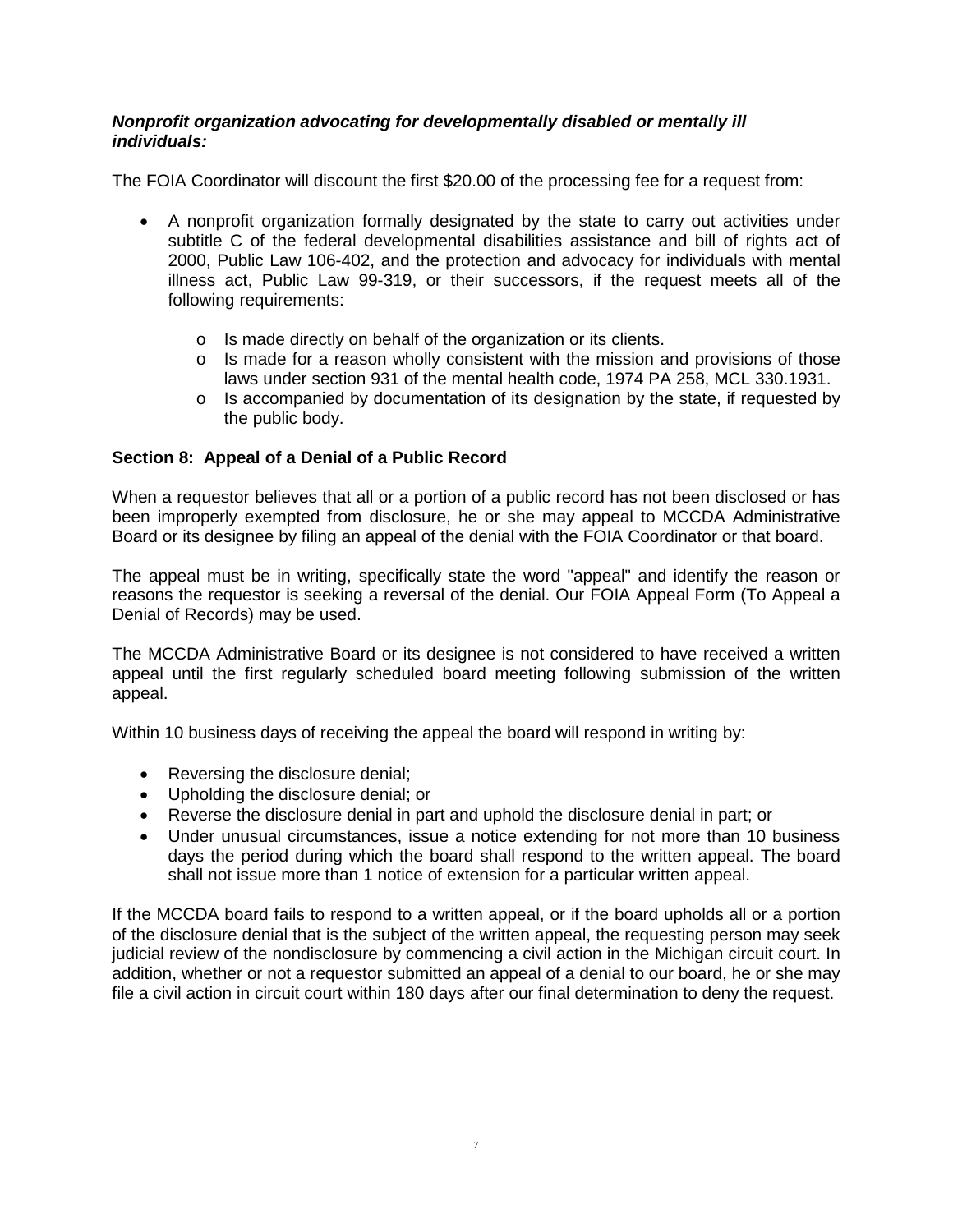## **Section 9: Appeal of an Excessive FOIA Processing Fee**

"Fee" means the total fee or any component of the total fee calculated under section 4 of the FOIA, including any deposit.

If a requestor believes that the fee charged by MCCDA to process a FOIA request exceeds the amount permitted by state law or under this policy, he or she must first appeal to the MCCDA Administrative Board by submitting a written appeal for a fee reduction.

The appeal must be in writing, specifically state the word "appeal" and identify how the required fee exceeds the amount permitted. The FOIA Appeal Form (To Appeal an Excess Fee) may be used.

The MCCDA Administrative Board or its designee is not considered to have received a written appeal until the first regularly scheduled meeting following submission of the written appeal.

Within 10 business days after receiving the appeal, the board or its designee shall respond in writing by:

- Waiving the fee;
- Reducing the fee and issuing a written determination indicating the specific basis that supports the remaining fee;
- Upholding the fee and issuing a written determination indicating the specific basis that supports the required fee; or
- Issuing a notice detailing the reason(s) for extending for not more than 10 business days the period during which the board will respond to the written appeal. MCCDA will not issue more than 1 notice of extension for a particular written appeal.

Where the board or its designee reduces or upholds the fee, the determination must include a certification from the board that the statements in the determination are accurate and that the reduced fee amount complies with its publicly available procedures and guidelines and Section 4 of the FOIA.

Within 45 days after receiving notice of MCCDA Board's determination of an appeal, the requesting person may commence a civil action in the Michigan circuit court for a fee reduction. If a civil action is commenced against MCCDA for an excess fee, there is no obligation to complete the processing of the written request for the public record at issue until the court resolves the fee dispute.

An action shall not be filed in circuit court unless *one* of the following applies:

- MCCDA did not provide for appeals of fees,
- MCCDA Board failed to respond to a written appeal as required, or
- MCCDA Board issued a determination to a written appeal.